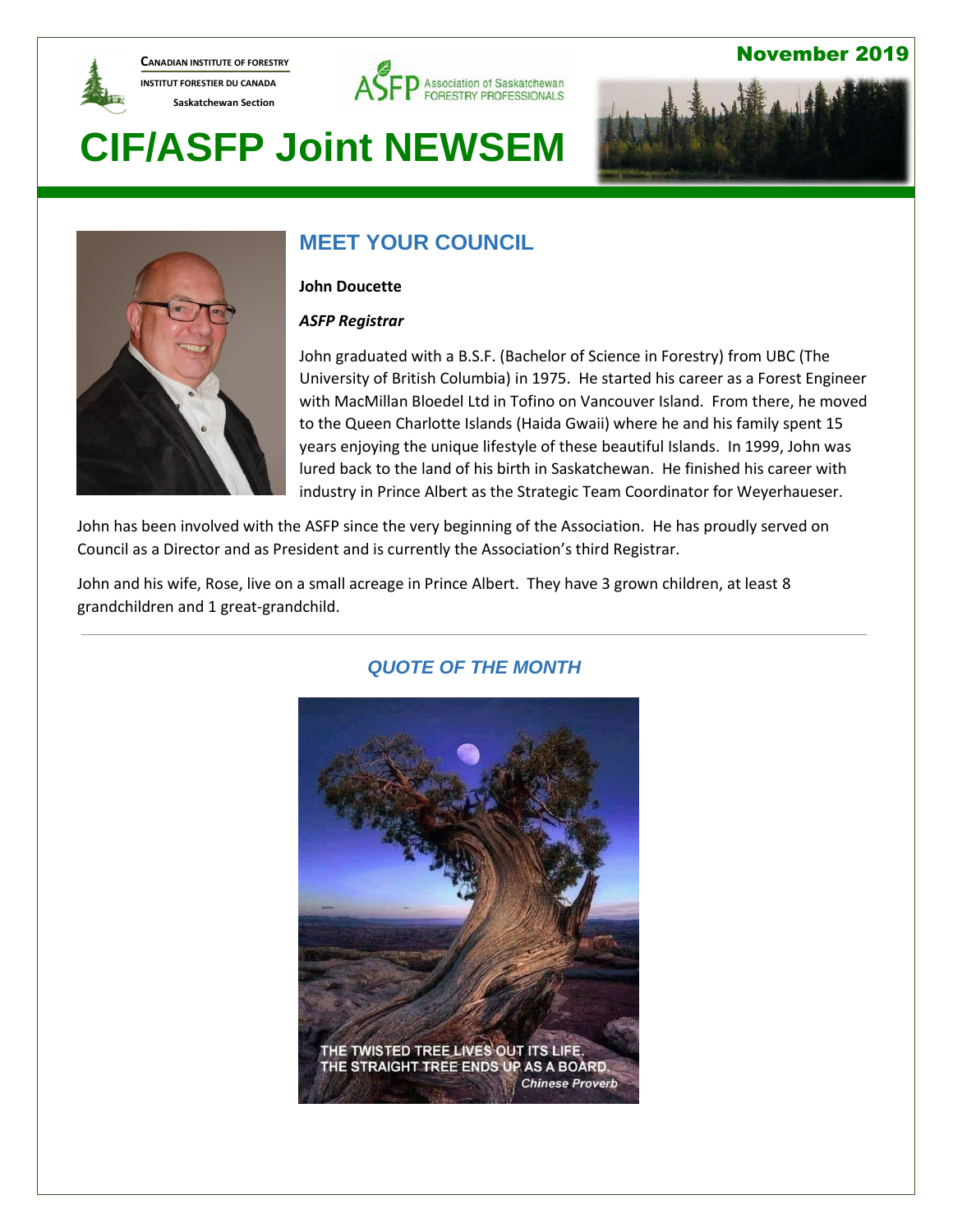# **CIF/ASFP Joint NEWSEM**

#### *Featured Article - The Forest History Society of Saskatchewan*

#### **DEVELOPMENT OF A FOREST INDUSTRY UNDER FEDERAL ADMINISTRATION**

Prior to the formation of the province of Saskatchewan in 1905, the Northwest Territories were governed by Ottawa. Even after the formation of the province, Ottawa retained the management of natural resources until 1930 when the Natural Resources Transfer Act moved the administration of forest resources to the province.

The Dominion Lands Act of 1872 set out the first commercial forest zones allowing for commercial logging in the area. Cruising parties were sent out to assess the forest for commercial timber.

A crew led by a man by the name of Belanger surveyed what was to become the Porcupine Forest Reserve in the late 1800s. The resulting forest reserve encompassed three million acres and measured 100 miles east to west and 50 miles north to south.

In 1895, J. Lestock Reid led a survey crew that surveyed the Stump Lake area to the southwest of modern-day Prince Albert National Park. Areas with good prospects were sectioned off into "Timber Berths" of varying sizes. For instance, Timber Berth 691 in the Stump Lake area was just over 10 square miles in size.

Captain Henry Stewart Moore saw that Prince Albert, situated on the North Saskatchewan River, had a transportation advantage and set up a sawmill and grist mill in 1877. The following year, he had logging camps in action at Sturgeon Lake and Anglin Lake. In the spring, some 8,000 logs were driven down the Little Red River to his mill on the North Saskatchewan.

William Cowan from Ontario established a sawmill in Prince Albert in the 1880s and sawed lumber until about 1904. In 1905, The Winton Family set up a large sawmill and planer named the Prince Albert Lumber Company. (In the far east end of town then called Goshen) They also took over most of the timber berths in the area.

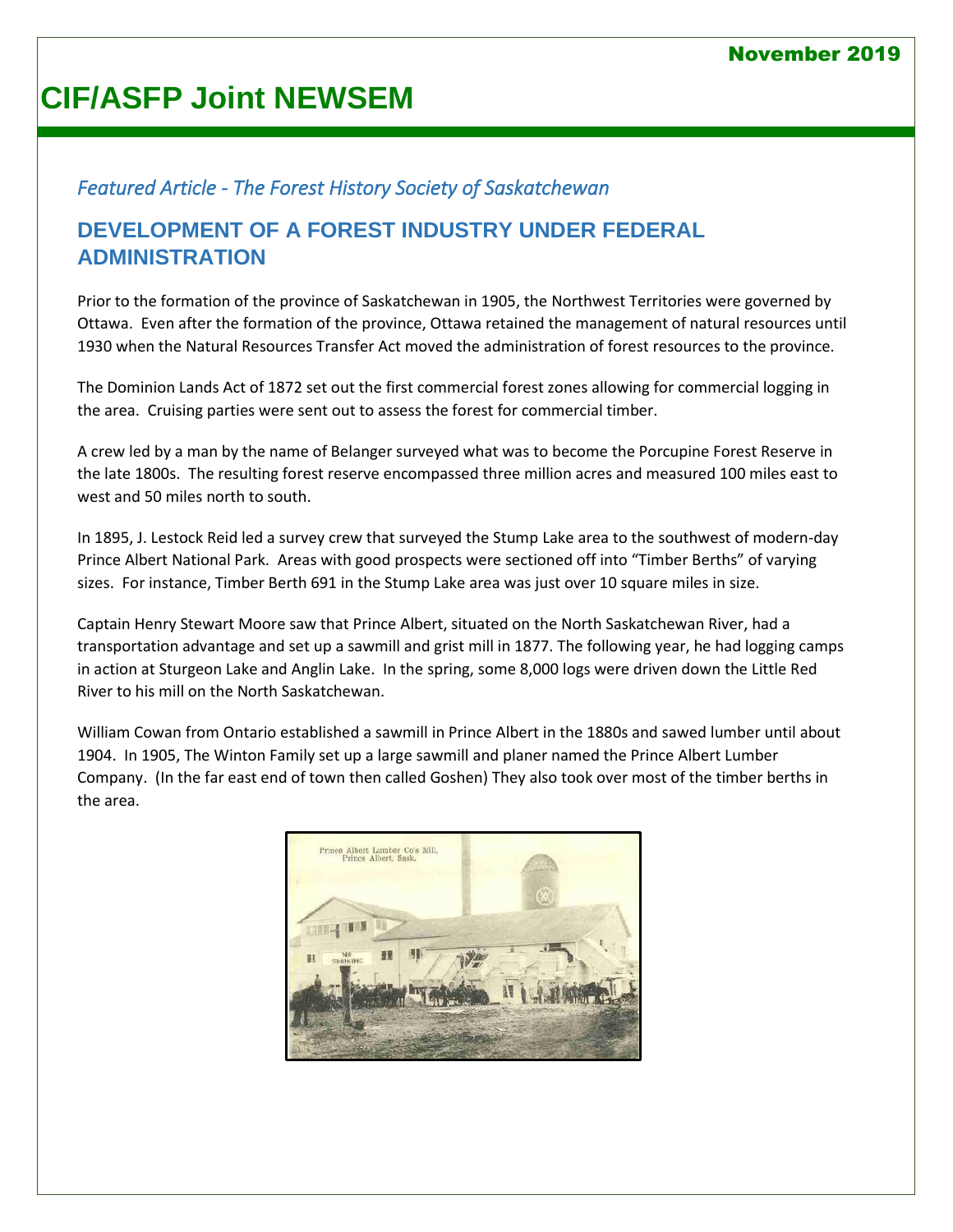#### November 2019

# **CIF/ASFP Joint NEWSEM**

This mill operated until the autumn of 1918. In 1919 the Wintons bought the Finger Lumber Company at The Pas Manitoba and renamed it The Pas Lumber Company. The Winton Brothers continued to harvest from timber berths in Saskatchewan along the Saskatchewan and Carrot Rivers and drive the logs down these rivers to their mill at The Pas.

William Cowan, Edward H. Moore and T. E. Burrows joined forces in 1908 to erect a sawmill at present day Big River. This mill was replaced in 1911 with a mill that was said to be the largest in the British Commonwealth with a capacity of one million board feet per day. The mill was destroyed by fire in 1913 and sold to the Wintons who rebuilt as The Ladder Lake Lumber Company. In 1919, a massive forest fire wiped out a huge amount of the timber in northwest Saskatchewan and the following year, the Winton brothers shut down the Ladder Lake Mill, pulled up stakes and moved to The Pas Manitoba.



Saw mill – Ladder lake Lumber co. Big River, Sask.

J.K. Johnson established a small sawmill in Big River in 1922 and continued sawing rough lumber until 1945 when the Saskatchewan Timber Board purchased his mill.

On the east side of the province, The Shaw Brothers established a sawmill at Prairie River with harvesting rights to timber berths covering 1,000 square miles. They originally used a combination of river drives and Phoenix log haulers to deliver logs to the mill but had to resort to building a railroad when the area had two winters with virtually no snow.

Great West Lumber Company operated a mill at Greenbush, west of the Town of Hudson Bay, and the Ruby Lake Lumber Company also operated near Hudson Bay during the Federal administration period.

The federal government established a network of fire lookout towers throughout the commercial forest zone. Each of the main forests had a forestry headquarters and a number of patrol cabins where the rangers were stationed. Fred Hewitt, who later became Director of Forests for Saskatchewan, recalled arriving at the Greenbush Headquarters for his first job after graduating from university.

In 1930, the responsibility for administering the forests was transferred to the province. There is much more history from this era to be recorded so please write or e-mail in your contributions.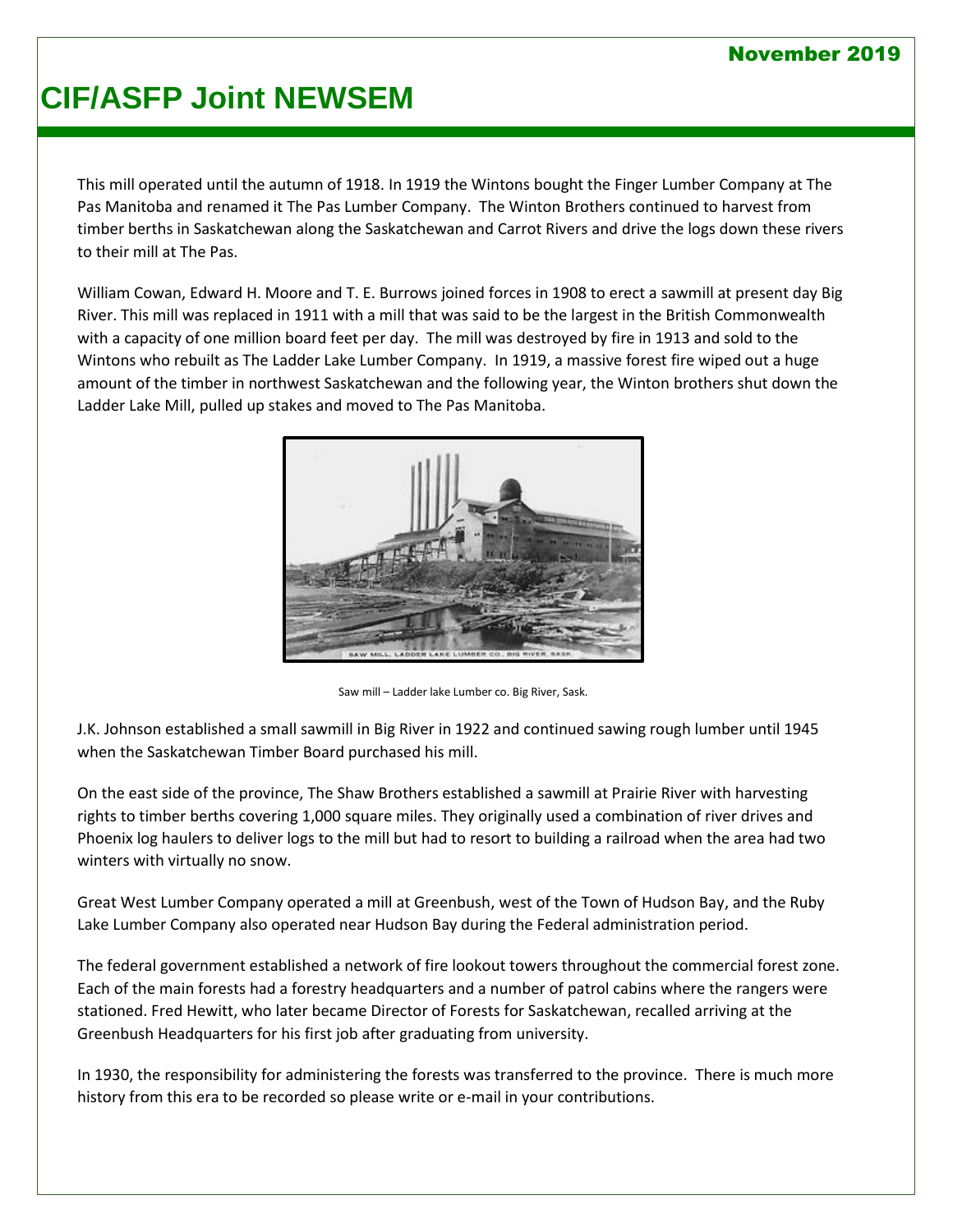#### November 2019

### **CIF/ASFP Joint NEWSEM**





This article is from the first edition of "Echoes in the Forest – Saskatchewan Forest Tales". If you liked this article and would like to read more like it, email John Daisly a[t j.daisley@xplornet.ca](mailto:j.daisley@xplornet.ca) to subscribe. Subscription is free for members of The Forest History Society of Saskatchewan, and \$10 for non-members.

Members of The Forest History Society of Saskatchewan also get to receive a copy of *A History of Forestry in Canada* by Gilbert Paille for only \$5. Non-members can purchase this book for \$42. Membership to the Historical Society is only \$25, so this is a real bargain. So join now!

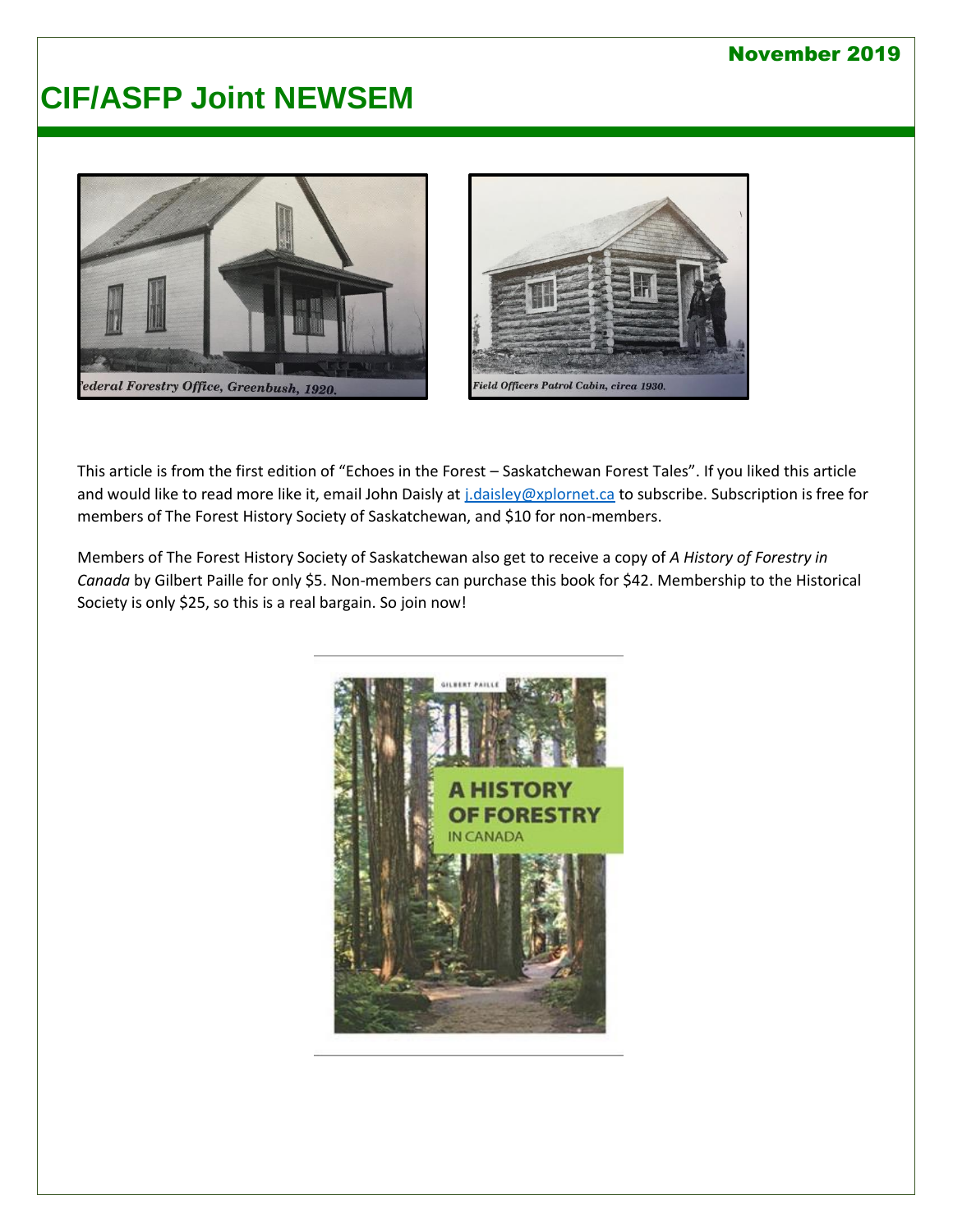# **CIF/ASFP Joint NEWSEM**

#### **2020 ASFP MEMBERSHIP INVOICES**

The 2020 ASFP membership invoices will distributed via email in the first week of December. All dues are to be paid, continuing competency hours are to be reported and commitment to the Code of Ethics is to be signed and submitted to ASFP **no later than February 15, 2020**. Please note,if a membership is being paid by the employer, it is still the member's duty to submit their form to report his or her continuing competency hours for the year and to sign their commitment to the Code of Ethics.

Membership rates are:

| <b>ASFP Membership Category</b>              |       |
|----------------------------------------------|-------|
| <b>Registered Professional Forester</b>      | \$360 |
| Registered Professional Forest Technologist  | \$360 |
| Professional Forester-in-Training            | \$180 |
| Professional Forest Technologist-in-Training | \$180 |
| <b>Restricted Member</b>                     | \$360 |
| Leave of Absence                             | \$180 |
| Retired                                      |       |

*Late fees will be applied to all payments received after the due date.*

### **2020 CIF MEMBERSHIP INFORMATION**

You will be able to pay your CIF dues for renewal or new membership through the ASFP again for 2020. If you wish to renew this separately, you may do so online at [www.cif-ifc.org.](http://www.cif-ifc.org/) The membership fees are:

| <b>PROVINCE/TERRITORY</b>                                                                              | <b>STUDENT</b> | <b>RETIRED</b> | <b>ACTIVE</b> |
|--------------------------------------------------------------------------------------------------------|----------------|----------------|---------------|
| Alberta, Northwest Territories, Yukon,<br>Nunavut, Saskatchewan, British Columbia<br>(5% tax included) | \$63.00        | \$63.00        | \$147.00      |

#### **UPCOMING REGISTRATION EXAM**

The next scheduled exam is **Monday, January 13th, 2020**. *To register for the exam*, contact [register@asfp.ca](mailto:register@asfp.ca) by **December 13, 2019**

If you have registered for the exam, please make sure that you receive a reminder email the week prior to the exam. If you have not received one by Monday, January 6th, 2020, contact [register@asfp.ca](mailto:register@asfp.ca) immediately to confirm your registration. **Remember, there are study materials available on the website to help you prepare for the exam.** Go to the following link to access these resources: <http://www.asfp.ca/entering-the-profession/registration-exam>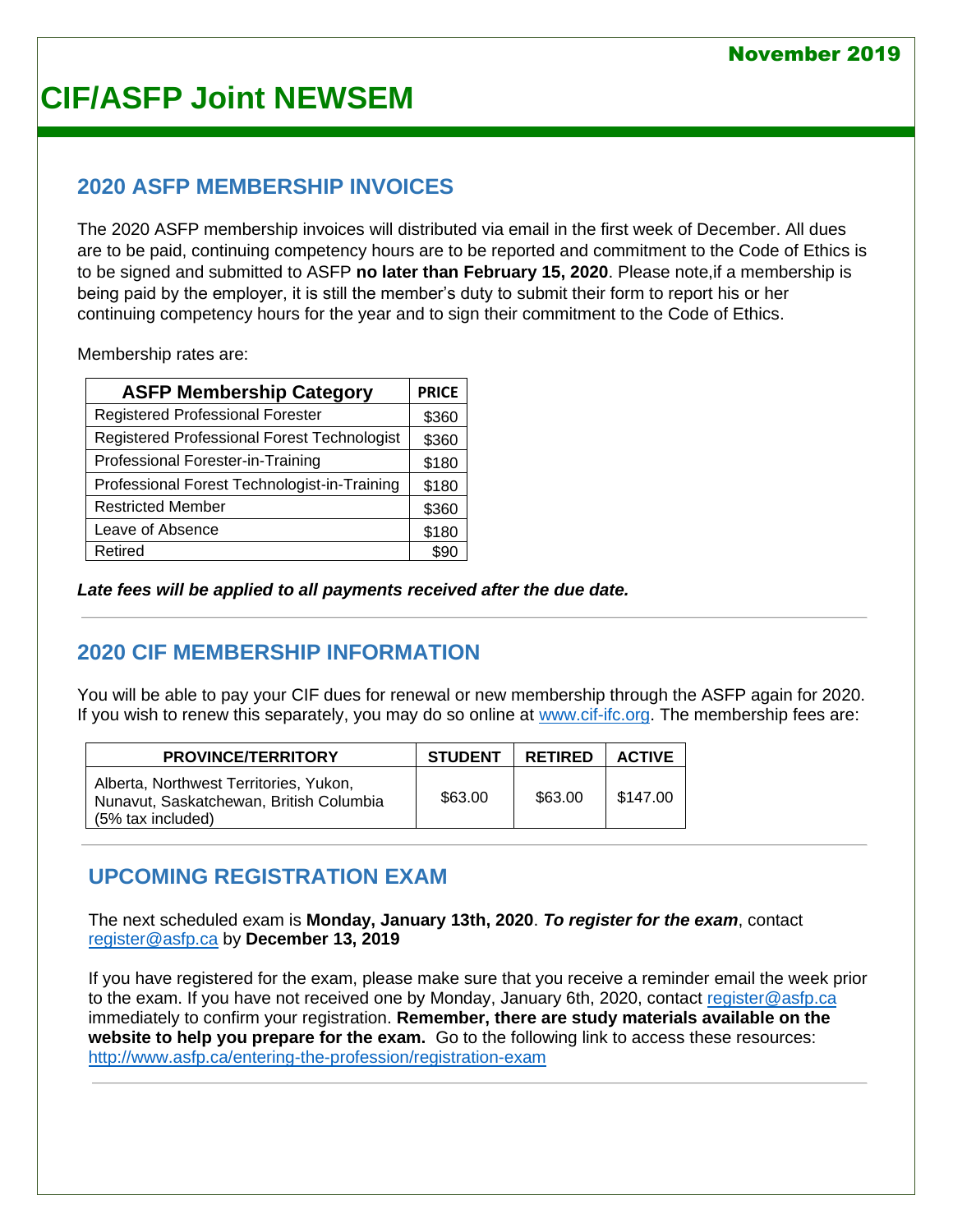# **CIF/ASFP Joint NEWSEM**

#### **EMPLOYMENT OPPORTUNITIES**

For a small charge, the ASFP distributes forestry or resource-based **Job Opportunities** via email to our members. In addition to this email, we are now posting job opportunities on our website. Check it out: [http://asfp.ca/job-centre.](http://asfp.ca/job-centre) If your company has a job opportunity and wants it viewed by our entire membership, contact the ASFP office at [registrar@asfp.ca.](mailto:registrar@asfp.ca)

#### [Domtar is looking for an Operations Forester -](http://www.asfp.ca/job-centre/43-job-5) Silviculture!

Here is another exciting opportunity for you!

Are you interested in an opportunity to to be a key team member in an exemplary organization that provides career growth opportunities, consider joining our Team? If so, consider joining Domtar's Team.

They are currently looking to hire an Operations Forester - Silviculture to provide leadership in the implementation of Domtar's safety, forest stewardship, production, and quality standards for Domtar's Silviculture responsibilities on the Trout Lake Forest.

Please open the attachment for the detailed posting. If you are interested in applying, forward your resume, to the link below by **Thursday December 12, 2019 at 3:00 p.m. CDT**

**Domtar** - Operations Forester - Silviculture.pdf



### **CONTINUING EDUCATION, WORKSHOPS, PRESENTATIONS, EVENTS**

**CIF E-Lectures** – What's scheduled in the next few weeks? Missed a Lecture? B Just visit<https://www.cif-ifc.org/e-lectures/>

*Please note that previous CIF e-lectures are only available to CIF members.*